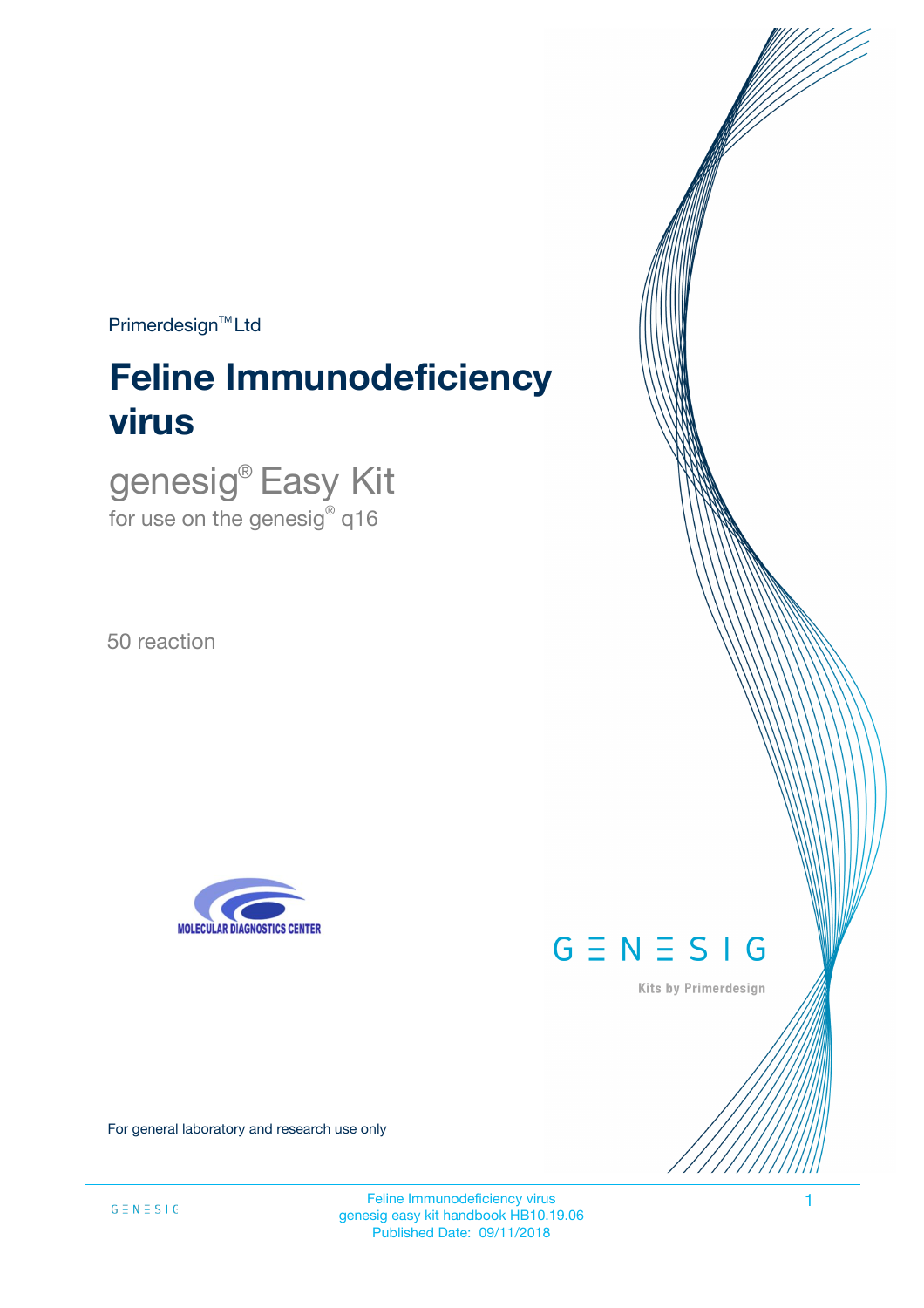## genesig® Easy: at a glance guide

#### **For each RNA test**

| Component                | <b>Volume</b>  | Lab-in-a-box pipette |  |
|--------------------------|----------------|----------------------|--|
| FIV primer/probe mix     | 5 <sub>µ</sub> |                      |  |
| Your RNA sample          | 5 <sub>µ</sub> |                      |  |
| oasig OneStep Master Mix | 10 µl          |                      |  |

#### **For each positive control**

| Component                 | Volume         | Lab-in-a-box pipette |  |
|---------------------------|----------------|----------------------|--|
| FIV primer/probe mix      | 5 <sub>µ</sub> |                      |  |
| Positive control template | 5 <sub>µ</sub> |                      |  |
| oasig OneStep Master Mix  | 10 µl          |                      |  |

#### **For each negative control**

| Component                | Volume         | Lab-in-a-box pipette |   |
|--------------------------|----------------|----------------------|---|
| FIV primer/probe mix     | 5 <sub>µ</sub> |                      |   |
| <b>Water</b>             | 5 <sub>µ</sub> |                      | - |
| oasig OneStep Master Mix | 10 µl          |                      |   |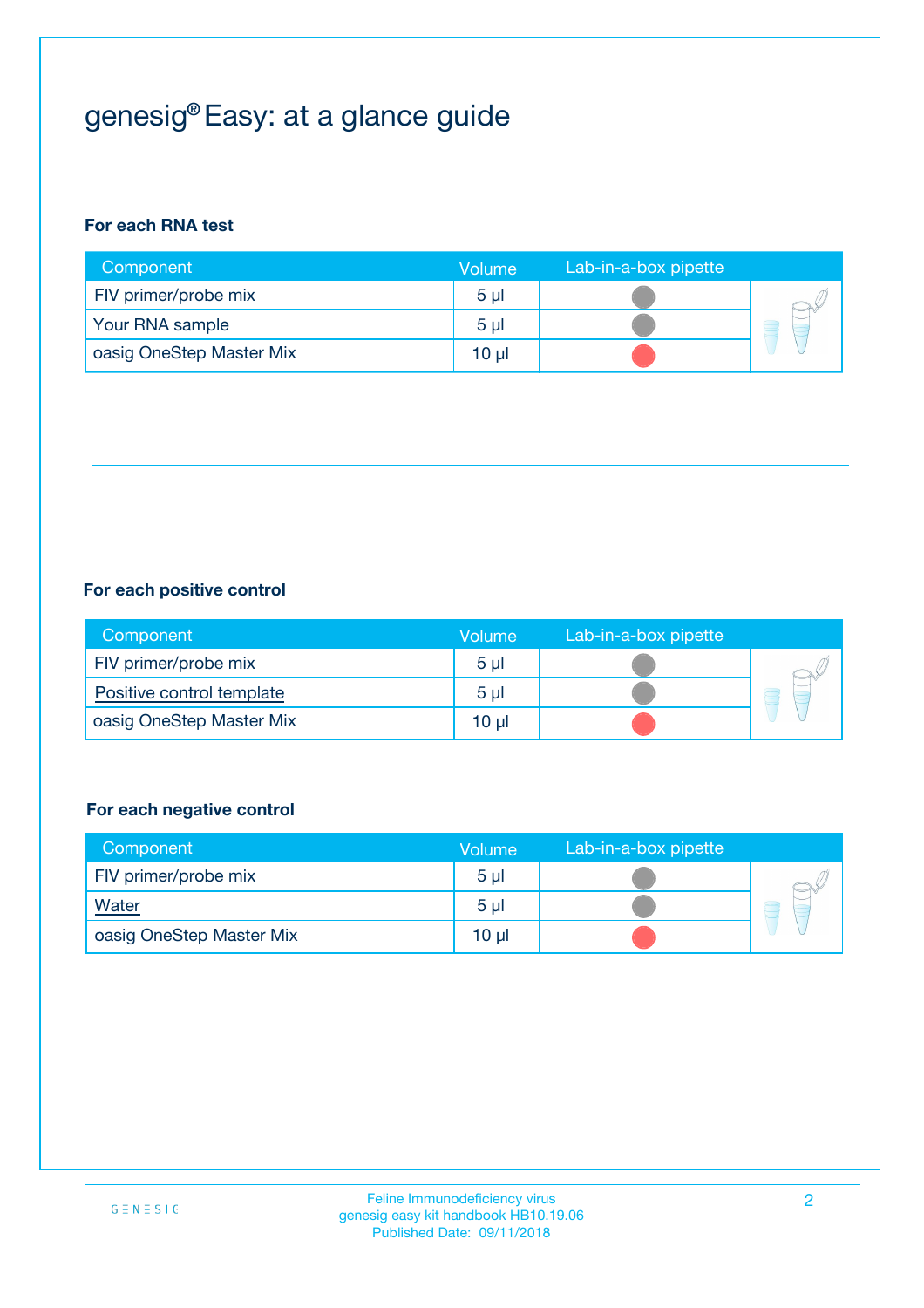### Kit Contents



## Reagents and equipment to be supplied by the user

#### **genesig® q16 instrument**

#### **genesig® Easy Extraction Kit**

This kit is designed to work well with all processes that yield high quality RNA and DNA but the genesig Easy extraction method is recommended for ease of use.

#### **genesig® Lab-In-A-Box**

The genesig Lab-In-A-Box contains all of the pipettes, tips and racks that you will need to use a genesig Easy kit. Alternatively if you already have these components and equipment these can be used instead.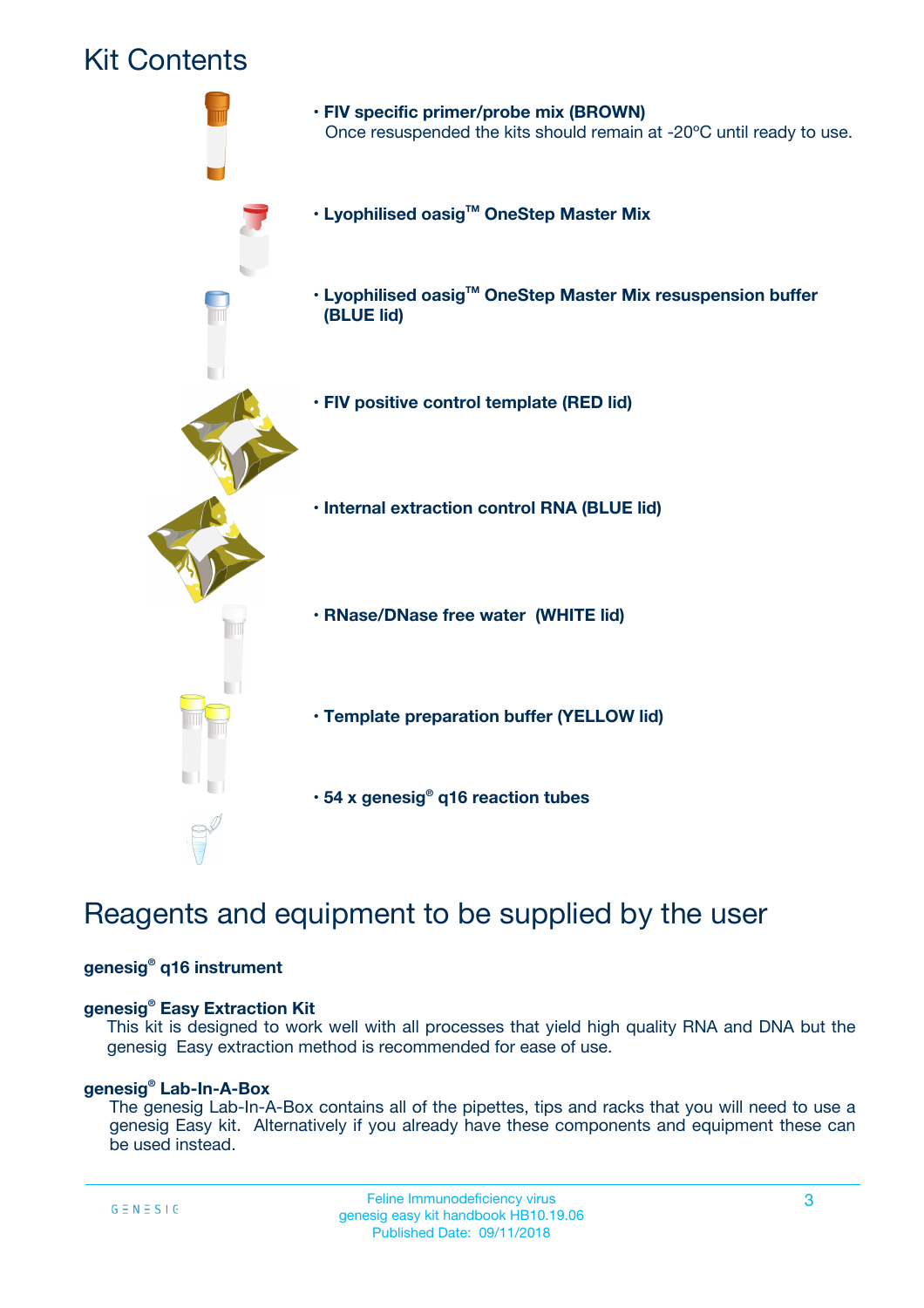## Step-by-step guide

### 1. Resuspend the test components



Use the blue pipette to transfer 500µ**l\*** of the oasig OneStep Master Mix resuspension buffer into the tube of lyophilised oasig OneStep Master Mix and mix well by gently swirling.

**\***Transfering 525µl of the oasig OneStep Master Mix resuspension buffer to your oasig OneStep Master Mix (instead of the 500µl recommended above) will enable you to take full advantage of the 50 reactions by accounting for volume losses during pipetting. In order to do so with the genesig Easy fixed volume pipettes use 1x blue, 2x red and 1x grey pipettes to make the total volume. Please be assured that this will not adversely affect the efficiency of the test.



Then use the blue pipette to transfer 500µl of water into the brown tube labelled FIV primers/probe. Cap and shake tube to mix. A thorough shake is essential to ensure that all components are resuspended. **Failure to mix well can produce poor kit performance.**

These components are now ready to use.

Store them in the freezer from hereon.

#### Top tip

- Ensure that the primer/probe mix is mixed thoroughly before each use by shaking.
- Once resuspended do not expose genesig Easy kit to temperatures above -20°C for longer than 30 minutes at a time.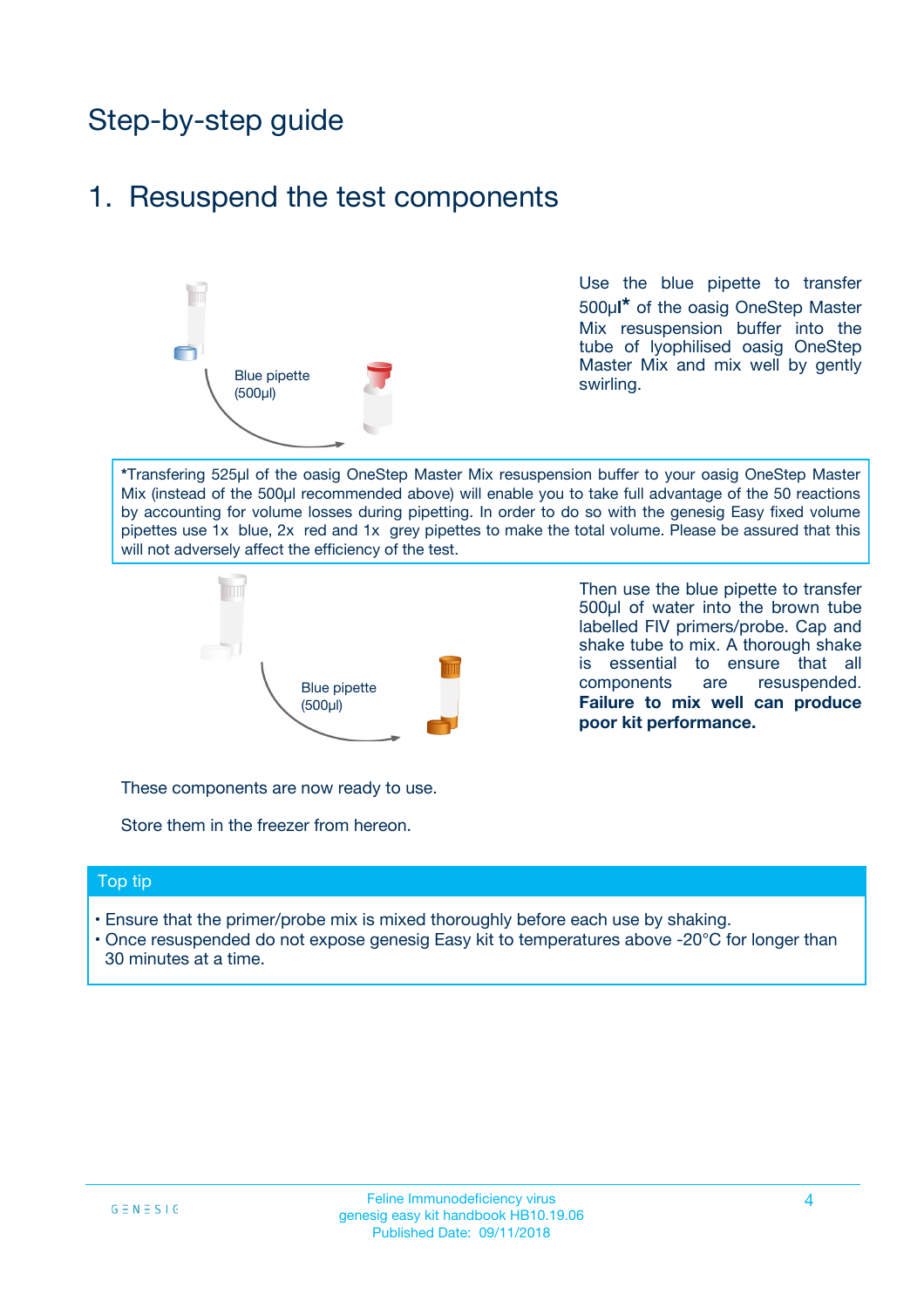## 2. Internal extraction control



Use the blue pipette to transfer 1000µl (2 x 500µl) of template preparation buffer into the Internal Extraction Control RNA tube. Cap and shake tube to mix.

Your kit contains Internal Extraction Control RNA. This is added to your biological sample at the beginning of the RNA extraction process. It is extracted along with the RNA from your target of interest. The q16 will detect the presence of this Internal Extraction Control RNA at the same time as your target. This is the ideal way to show that your RNA extraction process has been successful.

#### **If you are using an alternative extraction kit:**

Use the red pipette to transfer 10µl of Internal Extraction Control RNA to your sample **after** the lysis buffer has been added then follow the rest of the extraction protocol.

#### **If using samples that have already been extracted:**

Use the grey pipette to transfer 5µl of Internal Extraction Control RNA to your extracted sample.

### 3. Add primer/probe mix to all reaction tubes





For every reaction to be run, use the grey pipette to add 5µl of your FIV primers/probe mix to every tube.

#### Top tip

- Always pipette the primer/probe mix directly into the bottom of the tube.
- You can label the tube lids to aid your reaction setup but avoid labelling tube sides.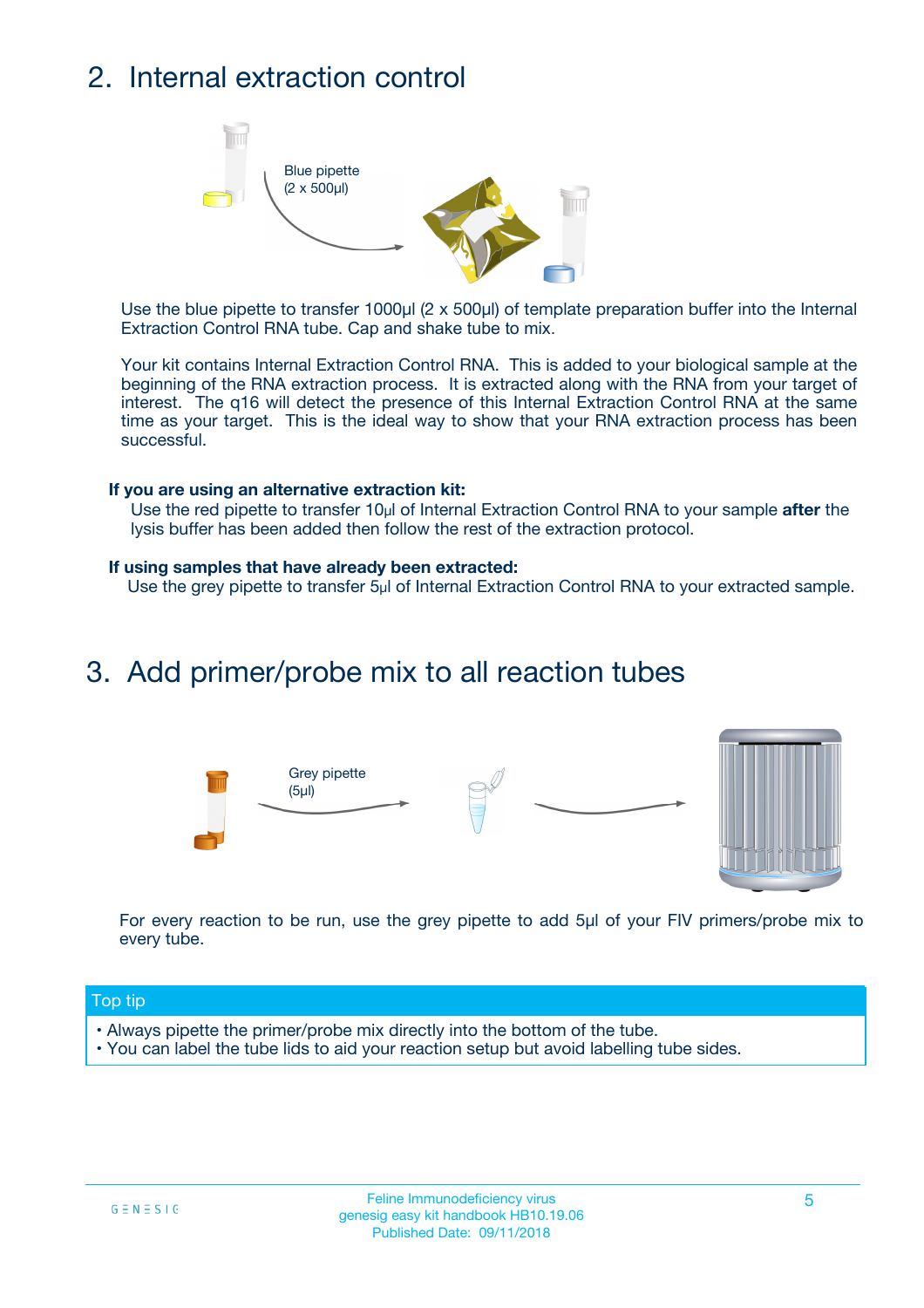## 4. Add Master Mix to all reaction tubes



For every reaction to be run, use the red pipette to add 10µl of the oasig OneStep Master Mix to the tubes containing primer/probe mix.

Move swiftly to begin your q16 run, as any delay after the oasig OneStep Master Mix has been added can effect the sensitivity of your test.

#### Top tip

**•** Always add the oasig OneStep Master Mix to the side of the tube to reduce the introduction of bubbles.

### 5. Negative control



For each test you will require a negative control. Instead of RNA water is used. This sample should typically prove negative thus proving that all of your positive samples really are positive.

To create a negative control reaction simply use the grey pipette to add 5µl of the water to the required reaction tubes. Close these tubes after adding the water.

Because some genesig kit targets are common in the environment you may occasionally see a "late" signal in the negative control. The q16 software will take this into account accordingly.

#### Top tip

**•** Always add the water to the side of the tube to reduce the introduction of bubbles.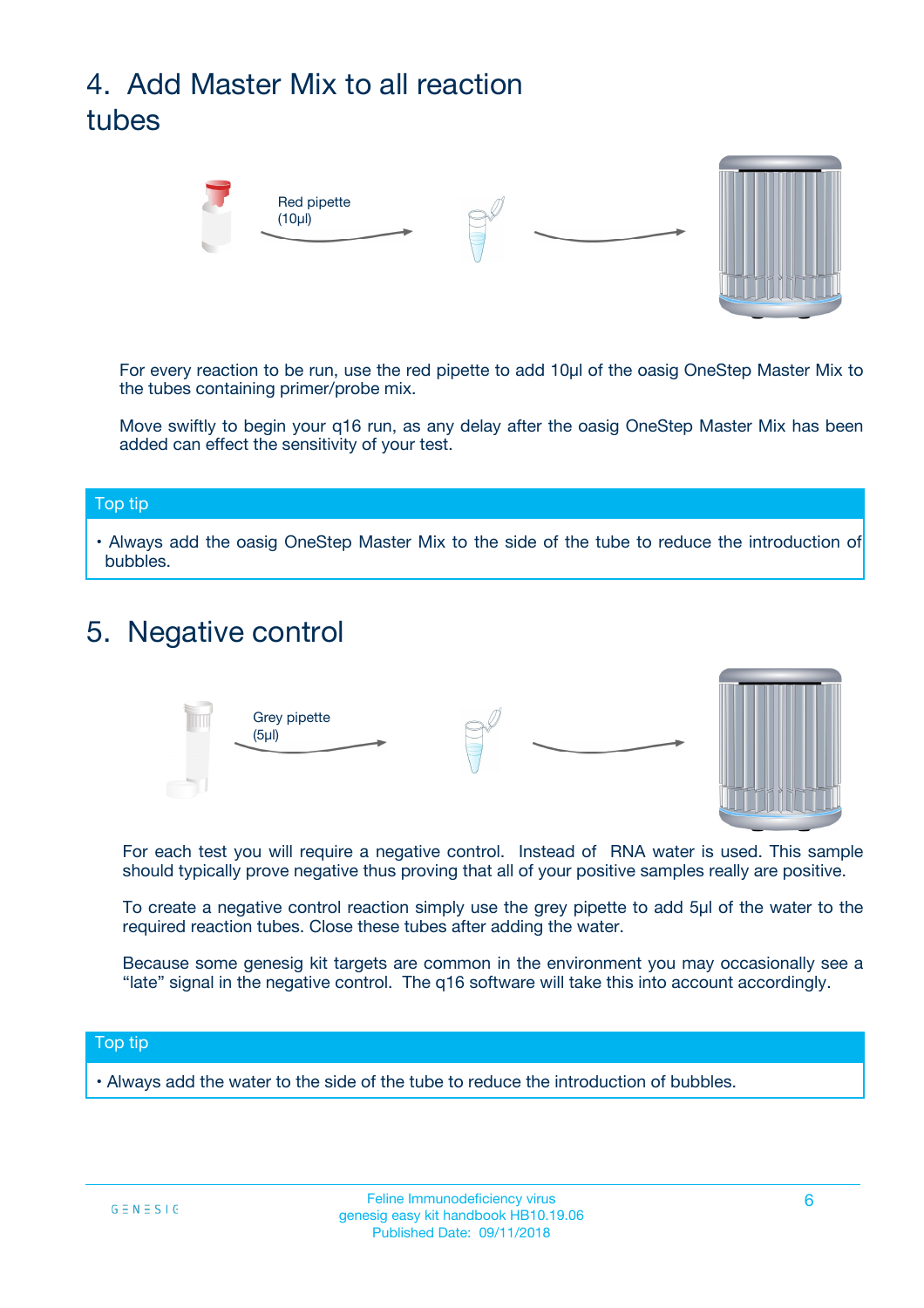## 6. Set up a test





For each sample you wish to analyse, use the grey pipette to add 5µl of your RNA sample to the required reaction tubes. Close these tubes after adding the sample. Always change pipette tips between samples.

#### Top tip

**•** Always add the RNA sample to the side of the tube to reduce the introduction of bubbles.

## 7. Positive control



Use the blue pipette to transfer 500µl of template preparation buffer into the positive control template tube. Cap and shake tube to mix.

Each time you run a test you will require a positive control. This is a small portion of RNA from your target of interest. It serves two purposes:

1. It will always test positive so it shows that everything is working as it should be.

2. The q16 software knows how much RNA is present in the positive control. So it can automatically compare your sample of interest with the positive control to calculate the amount of target RNA in your sample.

To create a positive control reaction simply use 5µl of the positive control instead of your RNA sample.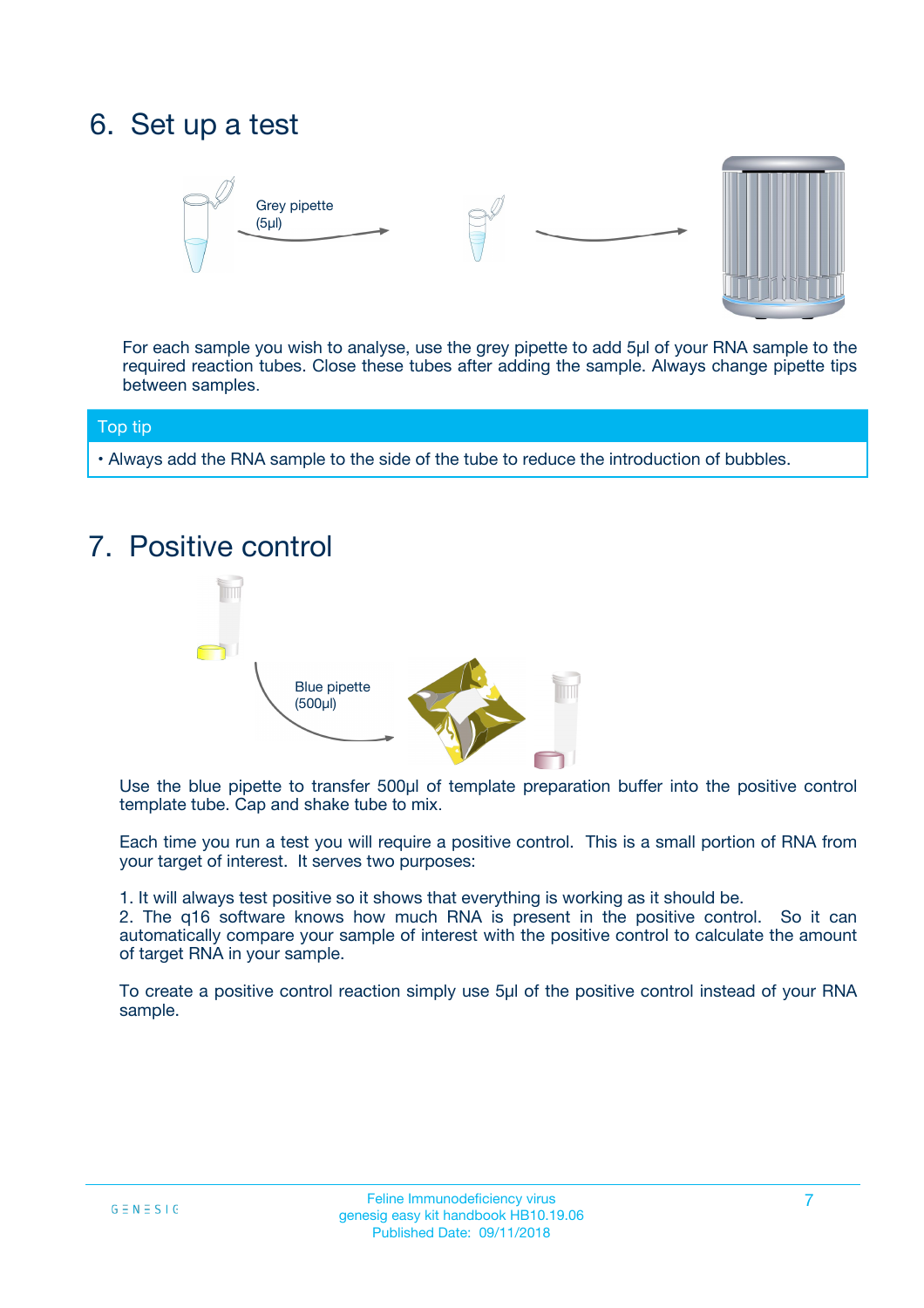



Take great care when setting up your positive control. The positive control template has the potential to give you a false positive signal in your other samples. Set positive controls up last after all other sample tubes are closed. Always change pipette tips between samples. You may even choose to set up positive controls in a separate room.

#### Top tip

**•** Always add the positive control template to the side of the tube to reduce the introduction of bubbles.

## 8. Running the test

Place the tubes into the correct positions in your q16 as defined by the software, this may include positioning of empty tubes to ensure that the q16 lid is balanced. The run can then be started.

|                      | genesig q16 PCR software - 1.2                                               |                                                | $= 0$<br>$\Sigma\!3$                                            |
|----------------------|------------------------------------------------------------------------------|------------------------------------------------|-----------------------------------------------------------------|
|                      | $\vert \cdot \vert$<br>Unsaved (New Experiment 2<br><b>Open Experiments:</b> | <b>E</b> Open<br>Save<br>Save As<br>$\Box$ New | <b>C</b> Close<br>$G \equiv N \equiv S \mid G$<br>Configuration |
| <b>Stages:</b>       | Setup<br><b>Results</b>                                                      |                                                |                                                                 |
| <b>Notes</b>         |                                                                              | <b>Samples</b>                                 | <b>Tests</b>                                                    |
|                      | <b>Name and Details</b>                                                      | Color<br>Note<br>Name                          | Name<br>Note<br>Color                                           |
|                      | New Experiment 2017-10-26 11:06                                              | على<br>Sample 1                                | $\ddot{\Phi}$<br>Test 1                                         |
|                      | Kit type: genesig® Easy Target Detection kit                                 | Sample 2                                       |                                                                 |
| Instrument Id.:      |                                                                              | Sample 3<br>$\equiv$                           | $\equiv$                                                        |
|                      | Run Completion Time:                                                         | Sample 4                                       |                                                                 |
| <b>Notes</b>         | $\blacktriangle$                                                             | Sample 5<br>♦                                  | 4                                                               |
|                      | $\overline{\mathbf{v}}$                                                      | ÷                                              | ⊕                                                               |
| <b>Well Contents</b> |                                                                              |                                                | Run                                                             |
| Pos.                 | Test                                                                         | Sample                                         | <b>Run Status</b>                                               |
| $\blacktriangleleft$ | Test 1                                                                       | $\blacktriangle$<br>Negative Control           |                                                                 |
| $\overline{2}$       | Test 1                                                                       | <b>Positive Control</b>                        |                                                                 |
| 3                    | Test 1                                                                       | Sample 1                                       | Show full log                                                   |
| $\overline{4}$       | Test 1                                                                       | Sample 2                                       |                                                                 |
| 5                    | Test 1                                                                       | Sample 3                                       | <b>Run Control</b>                                              |
| 6                    | Test 1                                                                       | Sample 4                                       |                                                                 |
| $\overline{7}$       | Test 1                                                                       | Sample 5                                       |                                                                 |
| 8                    |                                                                              |                                                | $\triangleright$ Start Run<br>Abort Run                         |
|                      | <b>INN FURTY TURE TO BUILDING UP.</b>                                        | $\pmb{\triangledown}$                          |                                                                 |

#### Top tip

- Before loading tubes into the q16, check for bubbles! Flick the bottom of the tubes to remove any bubbles that may have formed during the test setup.
- Apply centrifugal force with a sharp wrist action to ensure all solution is at the bottom of the reaction tube.
- When repeating a test you can use a previous file as a template by clicking 'open' then selecting File name > Files of Type > Experiment file as template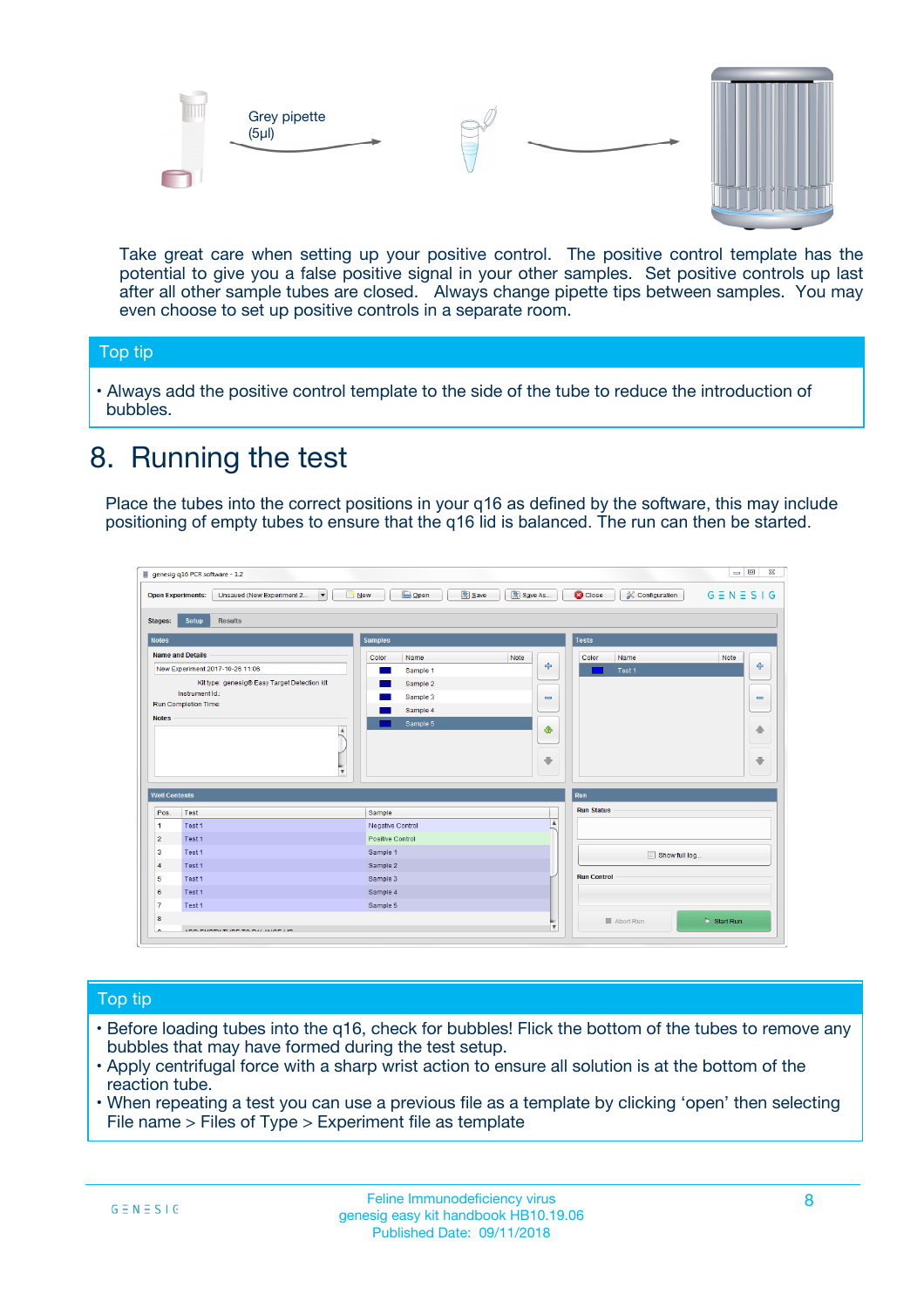### What do my results mean?

Analysis of your data is carried out automatically by the genesig q16. The following information is designed to help you fully understand a result or to troubleshoot:

### "Positive"

#### **Explanation**

Your sample has produced a positive result. Your target of interest is present and you can use the reported quantity.

### "Negative"

#### **Explanation**

Your sample has produced a negative result. The target is not present in your sample.

### "Test contaminated"

#### **Explanation**

The Negative Control should be completely free of any DNA/RNA. If you see this error message it means that at some point during the setup, the Negative Control has been contaminated with DNA/RNA and has given a positive signal. This contamination has invalidated the test. The Positive Control and your test samples are both possible sources of contaminating DNA/RNA. The genesig q16 reaction tubes from previous runs will also contain very high amounts of DNA so it is important that these are carefully disposed of after the run is completed and NEVER OPENED. It may be the case that your kits have become contaminated which will lead to the same problem occurring repeatedly.

#### **Solutions**

1. Clean your working area using a commercial DNA remover solution to ensure the area is DNA free at the start of your run and re-run the test.

2. If the problem persists then the kit has become contaminated and it will have to be discarded and replaced with a new kit. When you open the new kit, run a simple test to show that changing the kit has solved the problem. Prepare a test which includes only the Positive Control, the Negative Control and one 'mock sample'. For the 'mock sample' add water instead of any sample RNA. The result for the Negative Control and the mock sample should be negative indicating that contamination is no longer present.

#### **Preventive action**

An ideal lab set-up has a 'Clean area' where the test reagents are prepared and a 'sample area' where DNA/RNA samples and the Positive Control template are handled. The best workflow involves setting up all the test components (excluding the positive control template) in the clean area and then moving the tests to the sample area for sample and Positive Control addition. If this method is followed then the kit components are always kept away from possible sources of contamination. For extra security the Negative Control can be completely prepared and sealed in the clean area. All work areas should be decontaminated regularly with DNA remover.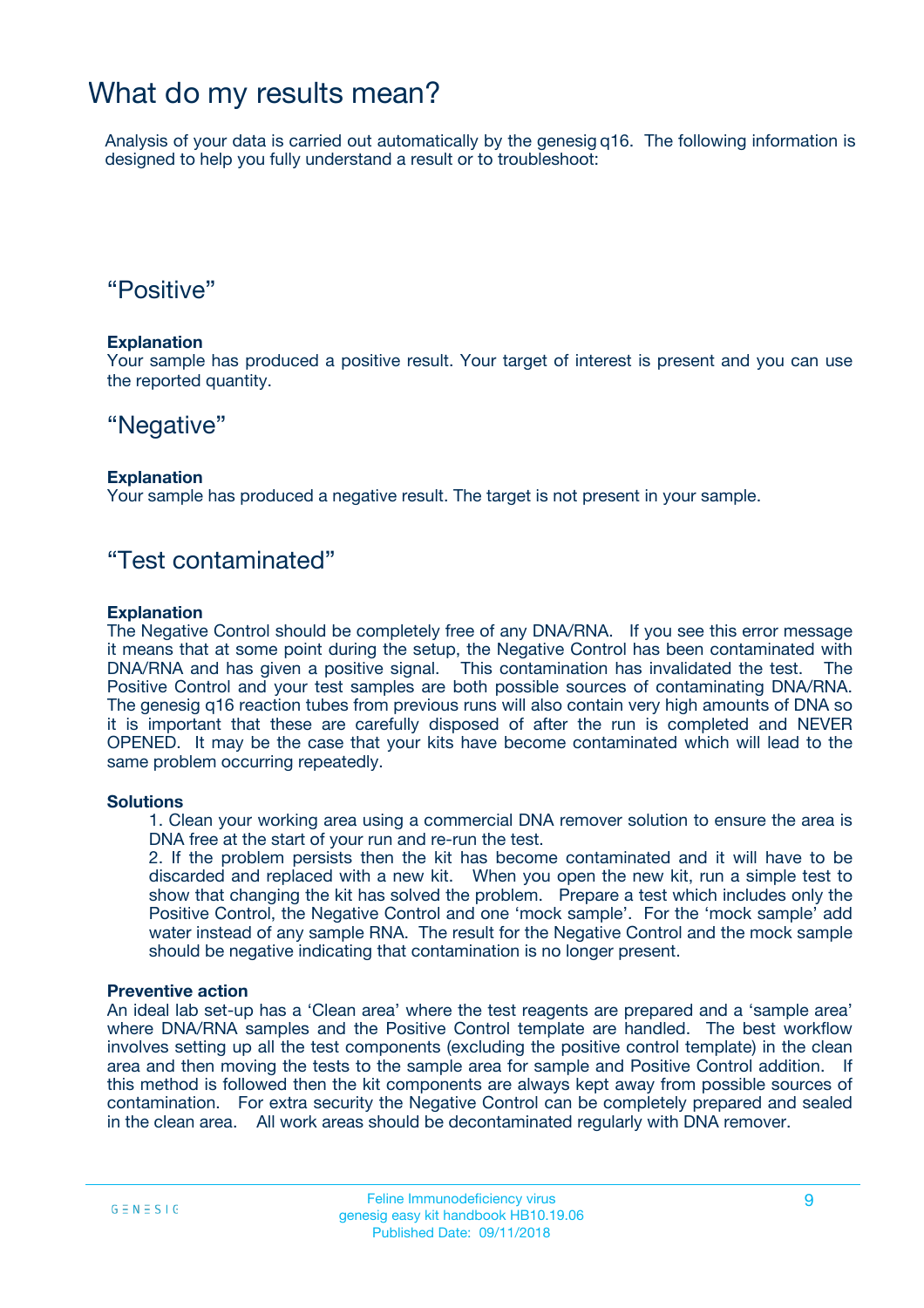### "Sample preparation failed"

#### **Explanation**

The test has failed because the quality of the sample was not high enough. The Internal Extraction Control component identifies whether the sample has been prepared correctly and is of suitable quality. This error message means that this quality control test has failed and the sample quality is not high enough for analysis.

#### **Solutions**

1. Check the sample preparation protocol for any user errors then repeat.

2. Poor quality samples can result from overloading the sample preparation protocol with too much starting material. Try reducing the amount of starting material then repeat.

3. Failing to add the Internal Extraction Control RNA to your sample during the sample preparation protocol can also lead to a reported result of "sample preparation failed". Ensure that this step has not been overlooked or forgotten. If your samples are derived from an archive store or from a process separate from your genesig Easy extraction kit; you must add 5µl of Internal Extraction Control RNA into each 0.5ml of your sample to make it suitable for use on the q16.

### "Positive result, poor quality sample"

#### **Explanation**

The test is positive so if you are only interested in obtaining a 'present or absent' answer for your sample then your result is reliable. However, the test contains an Internal Extraction Control component that identifies if the sample is of high quality. This quality control test has failed and the sample is not therefore of high enough quality to accurately calculate the exact copy number of RNA present. If you require quantitative information for your sample then proceed with the solutions below.

#### **Solutions**

1. For appropriate solutions, read the "Sample preparation failed" section of this handbook.

### "Test failed"

#### **Explanation**

The test has failed because the Positive Control has not worked. The Positive Control is present to show that all aspects of the test are working correctly together. When this control test fails, the test as a whole is invalidated. This finding indicates that a problem has occurred in the reaction set-up part of the experiment and has nothing to do with sample preparation.

#### **Solutions**

- 1. Check the entire workflow and test set-up to look for any user errors, then repeat the test e.g. have the right colour pipettes and solutions been used with the correct tubes?
- 2. Ensure the positive and negative controls are inserted into the correct wells of your q16.

3. A component of the test may have 'gone off' due to handing errors, incorrect storage or exceeding the shelf life. When you open a new kit, run a simple test to show that changing the kit has solved the problem. Prepare a test which includes only the Positive Control, the Negative Control and one 'mock sample'. For the 'mock sample' add internal control template instead of any sample RNA. If the Positive Control works, the mock sample will now be called as a negative result.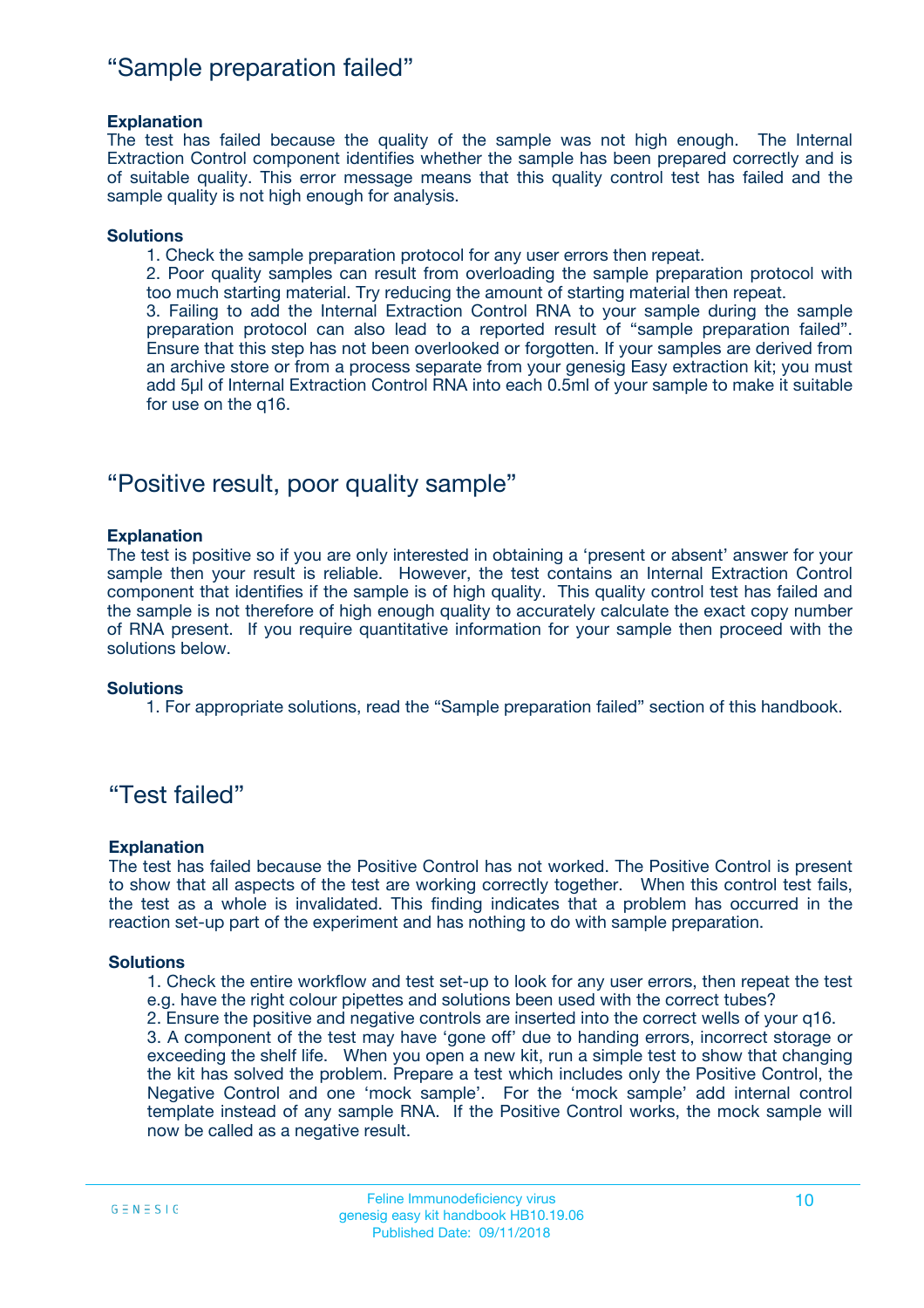### "Test failed and is contaminated"

#### **Explanation**

The Positive Control is indicating test failure, and the Negative Control is indicating test contamination. Please read the "Test Failed" and "Test contamination" sections of this technical support handbook for a further explanation.

#### **Solution**

1. For appropriate solutions, read both the "Test failed" and "Test contaminated" sections of this handbook.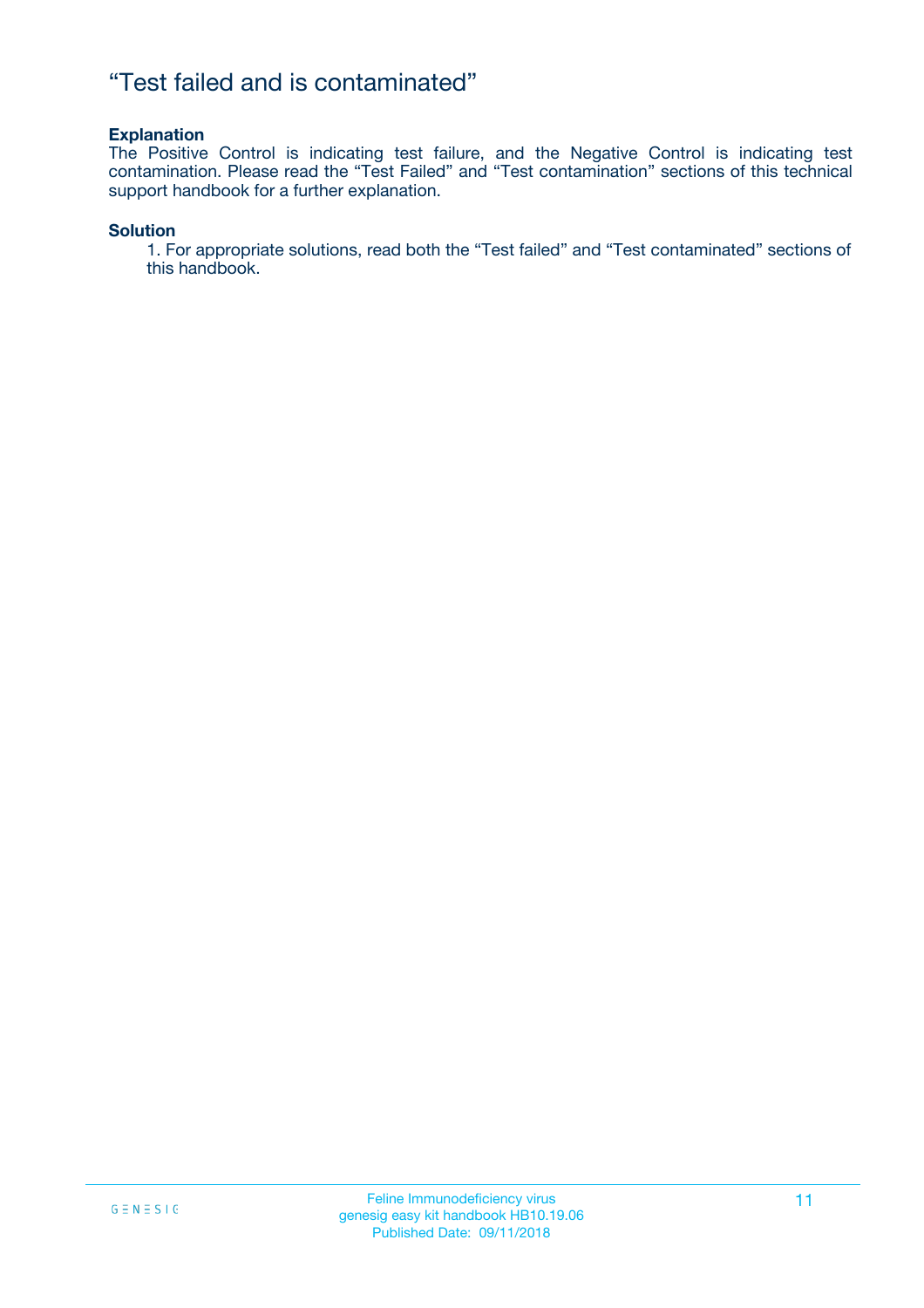## Feline Immunodeficiency virus

Feline Immunodeficiency Virus is a retrovirus of the Lentivirus genus. The virus is 80 to 100nm in diameter with a genome size of 4.7Kbp. FIV attacks the cells of the immune system leading to feline acquired immune deficiency syndrome (FAIDS) in domestic cats and some non domestic felines including lions, tigers and cheetahs.

FIV is primarily transmitted between cats through bite wounds and scratches where infected saliva comes into contact with the blood. The virus binds to a receptor protein on the host cell surface and subsequently fuses with the host membrane releasing the vial components into the cell. The viral RNA is transcribed into DNA and either creates new virions which bud from the infected host cell or move to the nucleus and incorporate into the host genome. New virions infect the lymph nodes, replicating within T-cells causing lymphadenopathy. A progressive decline in CD4+ Helper T cells eventually results in immune system compromise.

FIV infection presents in three distinct stages: Initially, while viral replication is low over the first few months of infection, increased body temperature and lymph node enlargement can be noticed. Subsequently these symptoms disappear with the second stage represented by no signs of illness. Eventually signs of the compromised immune system become evident in the final stage of infection with characterised signs including loss of appetite, weight loss and perhaps tumour growth.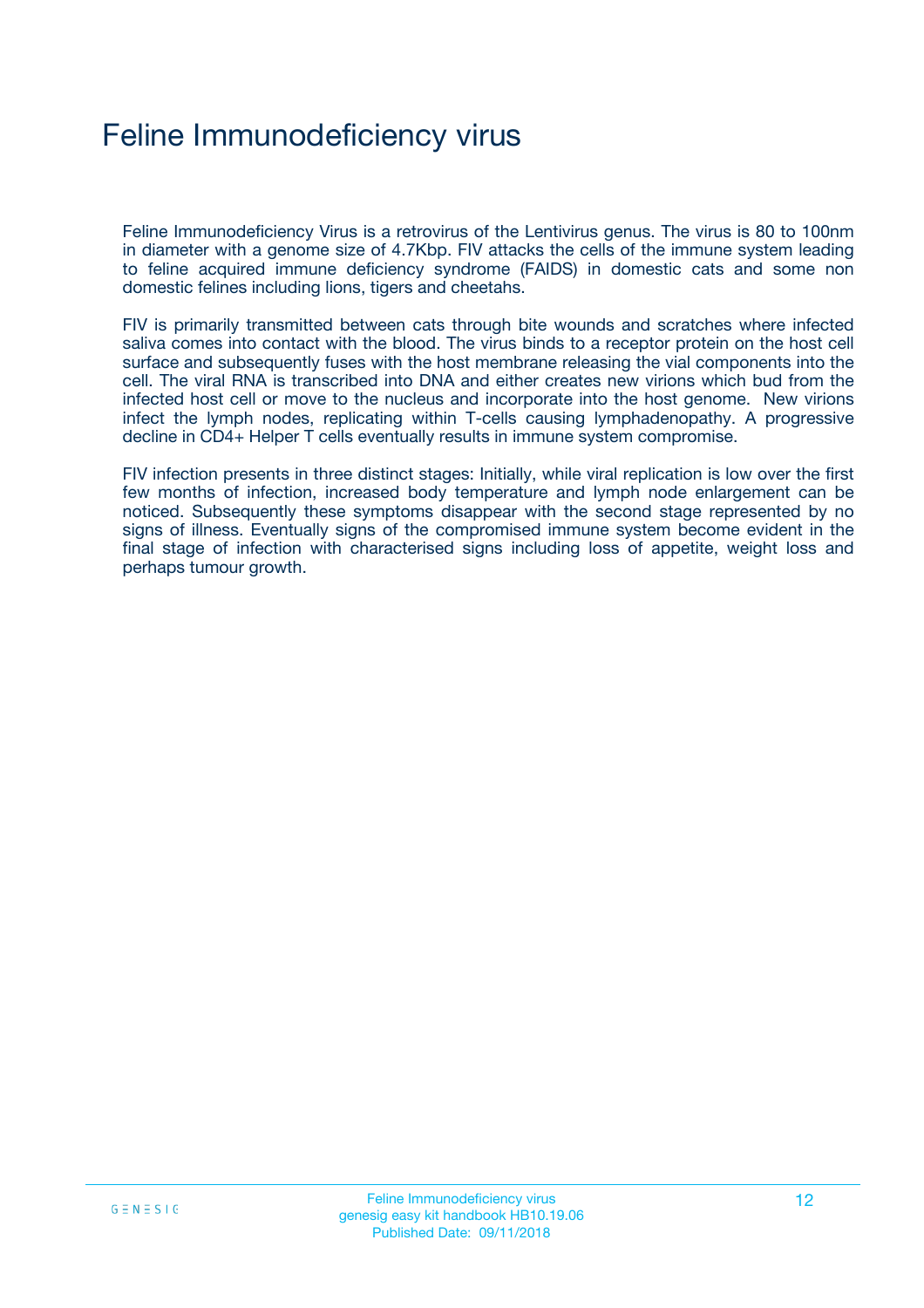## **Specificity**

The Primerdesign genesig Kit for Feline Immunodeficiency virus (FIV) genomes is designed for the in vitro quantification of FIV genomes. The kit is designed to have a broad detection profile. Specifically, the primers represent 100% homology with over 95% of the NCBI database reference sequences available at the time of design.

The dynamics of genetic variation means that new sequence information may become available after the initial design. Primerdesign periodically reviews the detection profiles of our kits and when required releases new versions.

If you require further information, or have a specific question about the detection profile of this kit then please send an e.mail to enquiry@primerdesign.co.uk and our bioinformatics team will answer your question.